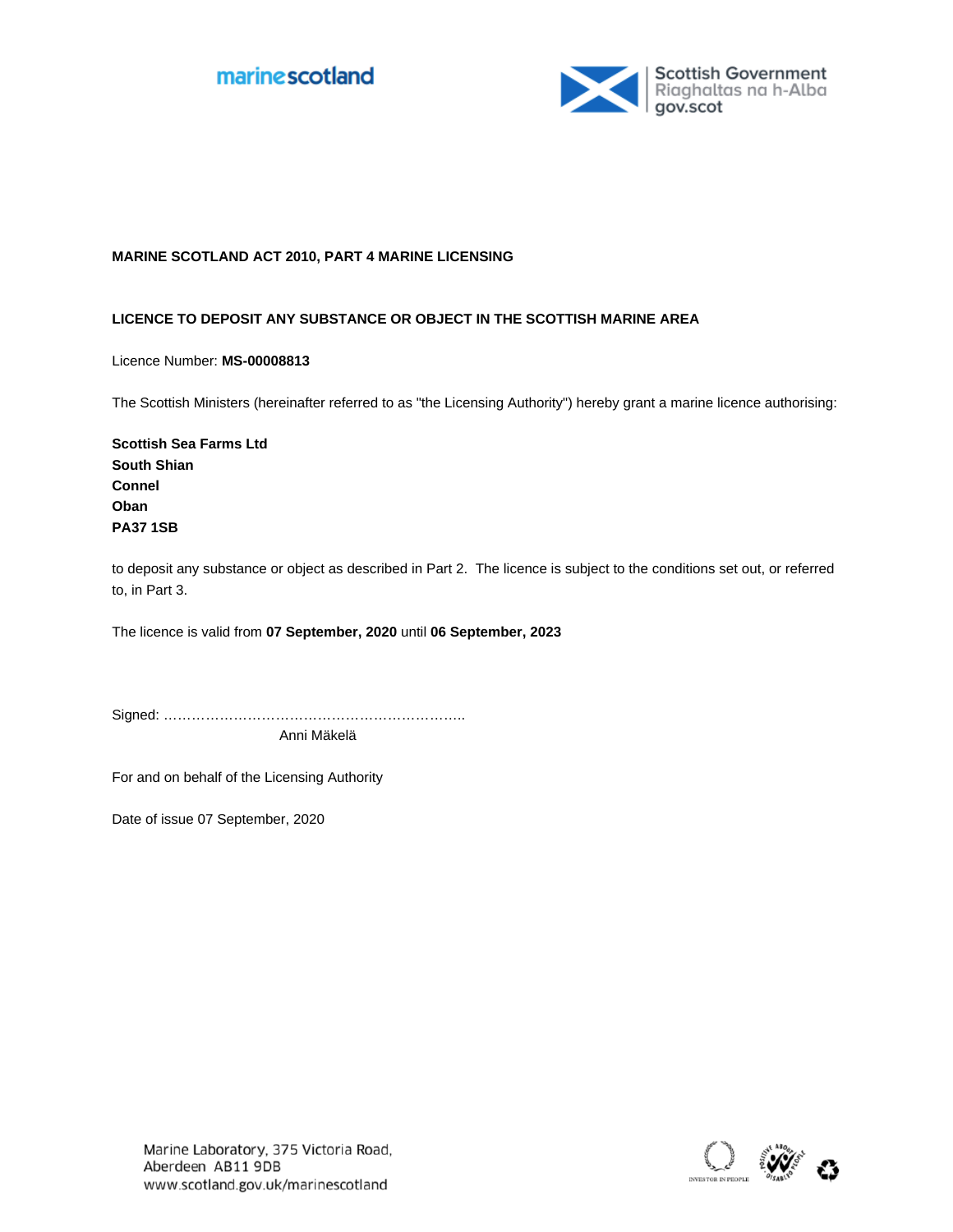# **1. PART 1 - GENERAL**

# **1.1 Interpretation**

In the licence, terms are as defined in Section 1, 64 and 157 of the Marine Scotland Act 2010, and

a) **"the 2010 Act"** means the Marine (Scotland) Act 2010;

b) **"Licensed Activity"** means any activity or activities listed in section 21 of the 2010 Act which is, or are authorised under the licence;

c) **"Licensee"** means Scottish Sea Farms Ltd

d) **"Mean high water springs"** means any area submerged at mean high water spring tide;

e) **"Commencement of the Licensed Activity"** means the date on which the first vehicle or vessel arrives on the site to begin carrying on any activities in connection with the Licensed Activity;

f) **"Completion of the Licensed Activity"** means the date on which the Licensed Activity has been installed in full, or the Licensed Activity has been deemed complete by the Licensing Authority, whichever occurs first;

All geographical co-ordinates contained within the licence are in WGS84 format (latitude and longitude degrees and minutes to three decimal places) unless otherwise stated.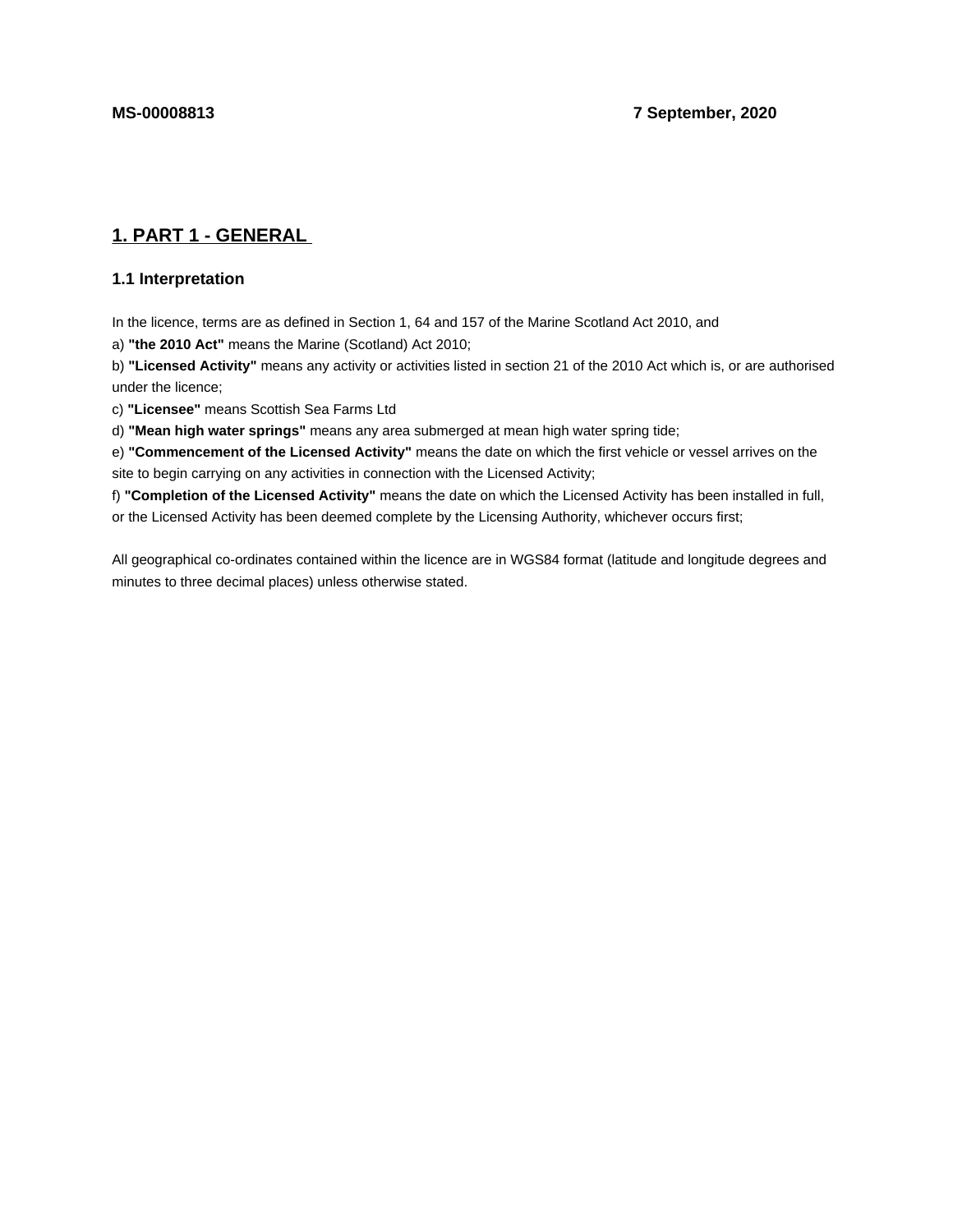### **1.2 Contacts**

All correspondence or communications relating to the licence should be addressed to:

Marine Scotland Licensing Operations Team Marine Laboratory 375 Victoria Road Aberdeen AB11 9DB Email: MS.Marinelicensing@gov.scot

#### **1.3 Other authorisations and consents**

The Licensee is deemed to have satisfied itself that there are no barriers or restrictions, legal or otherwise, to the carrying on of the Licensed Activities in connection with the licensed activity. The issuing of the licence does not absolve the Licensee from obtaining such other authorisations and consents, which may be required under statute.

## **1.4 Variation, suspension, revocation and transfer**

Under section 30 (1) of the 2010 Act the Licensing Authority may by notice vary, suspend or revoke the licence granted by them if it appears to the Licensing Authority that there has been a breach of any of its provisions. For any such other reason that appears to be relevant to the Licensing Authority under section 30(2) or (3) of the 2010 Act. Under the 2010 Act variations, suspensions, revocations and transfers of licences are subject to the procedures set out in section 31 of the Act.

Under section 30 (7) of the 2010 Act, on an application made by a licensee, the Licensing Authority may vary a licence if satisfied that the variation being applied for is not material.

Under section 30 (8) of the 2010 Act, on an application made by the licensee, the Licensing Authority may transfer the licence from the Licensee to another person.

#### **1.5 Breach of requirement for, or conditions of, licence**

 Under section 39 of the 2010 Act it is an offence to carry on a Licensable Marine Activity without a marine licence and it is also an offence to fail to comply with any condition of a marine licence.

#### **1.6 Defences: actions taken in an emergency**

Under section 40 of the 2010 Act it is a defence for a person charged with an offence under section 39(1) of the 2010 Act in relation to any activity to prove that –

the activity was carried out for the purpose of saving life, or for the purpose of securing the safety of a vessel, aircraft or marine structure ('force majeure'), and

that the person took steps within a reasonable time to inform the Licensing Authority as set out in section 40(2) of the 2010 Act.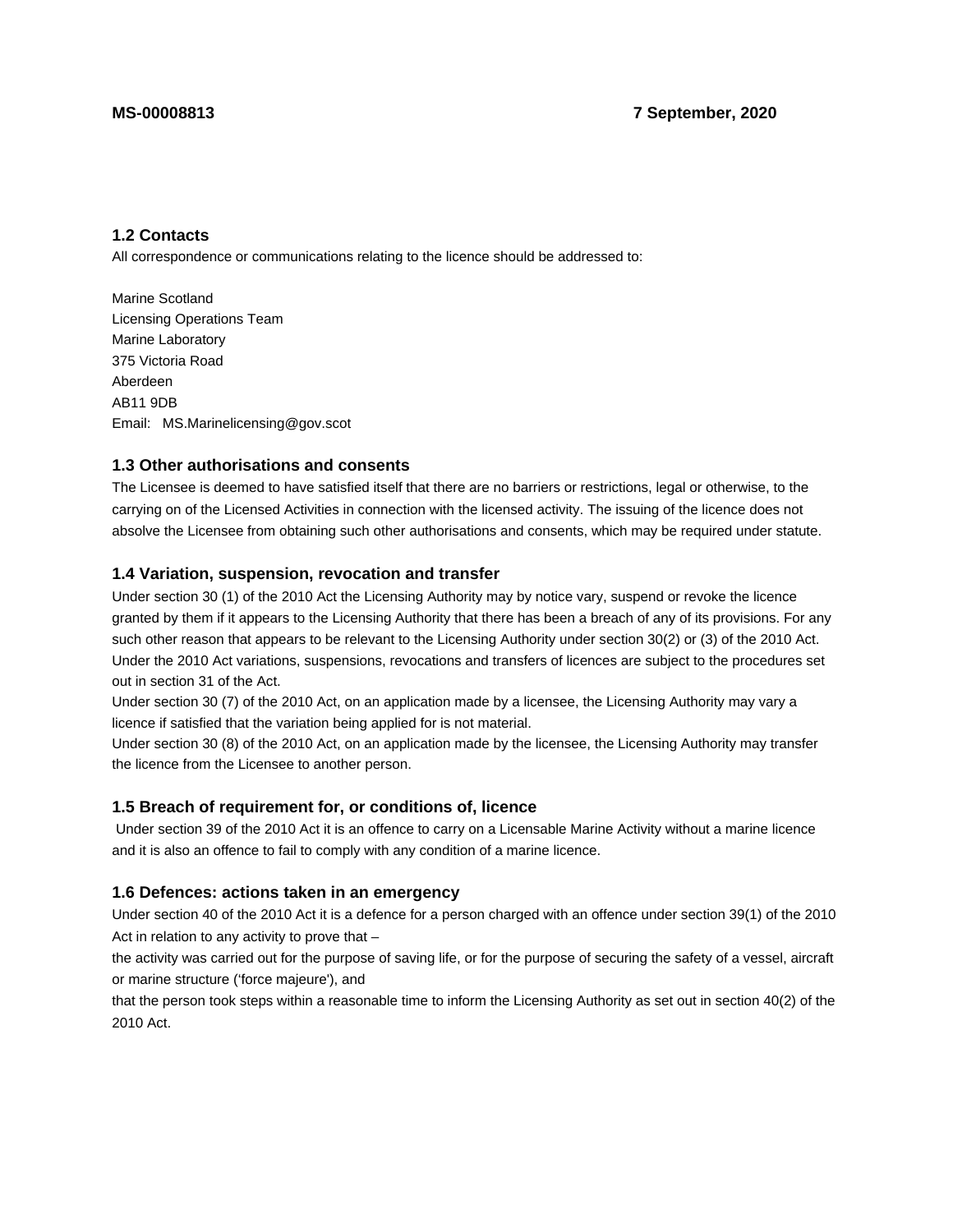## **1.7 Offences relating to information**

Under section 42 of the 2010 Act it is an offence for a person to make a statement which is false or misleading in a material way, knowing the statement to be false or misleading or being reckless as to whether the statement is false or misleading, or to intentionally fail to disclose any material information for the purpose of procuring the issue, variation or transfer of a marine licence or for the purpose of complying with, or purporting to comply with, any obligation imposed by either Part 4 of the 2010 Act or the provisions of this licence.

### **1.8 Appeals**

Under Regulation 3(1) of the Marine Licensing Appeals (Scotland) Regulations 2011 a person who has applied for a marine licence may by summary application appeal to against a decision taken by the Licensing Authority under section 71(1)(b) or (c) or (5) of the Act.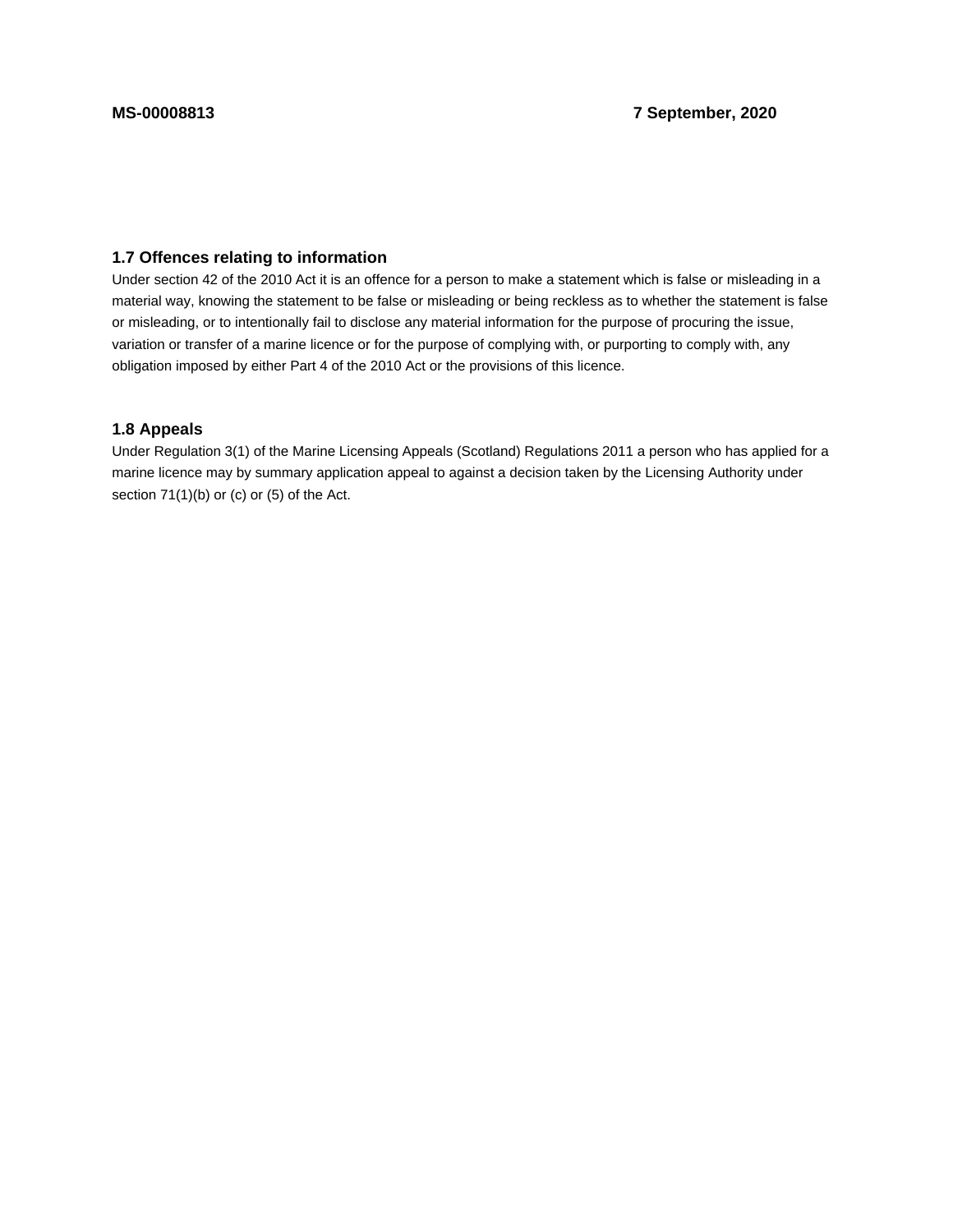# **2. PART 2 – PARTICULARS**

**2.1 Agent**

as per Licensee

## **2.2 Location of the Licensed Activity**

Lippie Geo, Scalloway South, Shetland, at a point alongside any cage at the fish farm located by the coordinates:

60°04.556' N 001°17.709' W

## **2.3 Description of the Licensed Activity**

To deposit in the Scottish marine area chemical(s) or agent(s) from wellboats.

As described in application dated 27 May, 2020 and correspondence submitted in support of the application.

## **2.4 Descriptions of the substances or objects to be deposited**

This licence authorises the deposit of the undernoted substances and objects required in connection with the licensed activity, subject to the maximum amounts as specified below:

Excis (1% w/v cypermethrin – cis 40 : trans 60) ALPHA MAX or AMX (1% deltamethrin) Salmosan or Salmosan Vet or Azasure (50% w/w azamethiphos) Hydrogen peroxide

Vessel details as shown in Annex One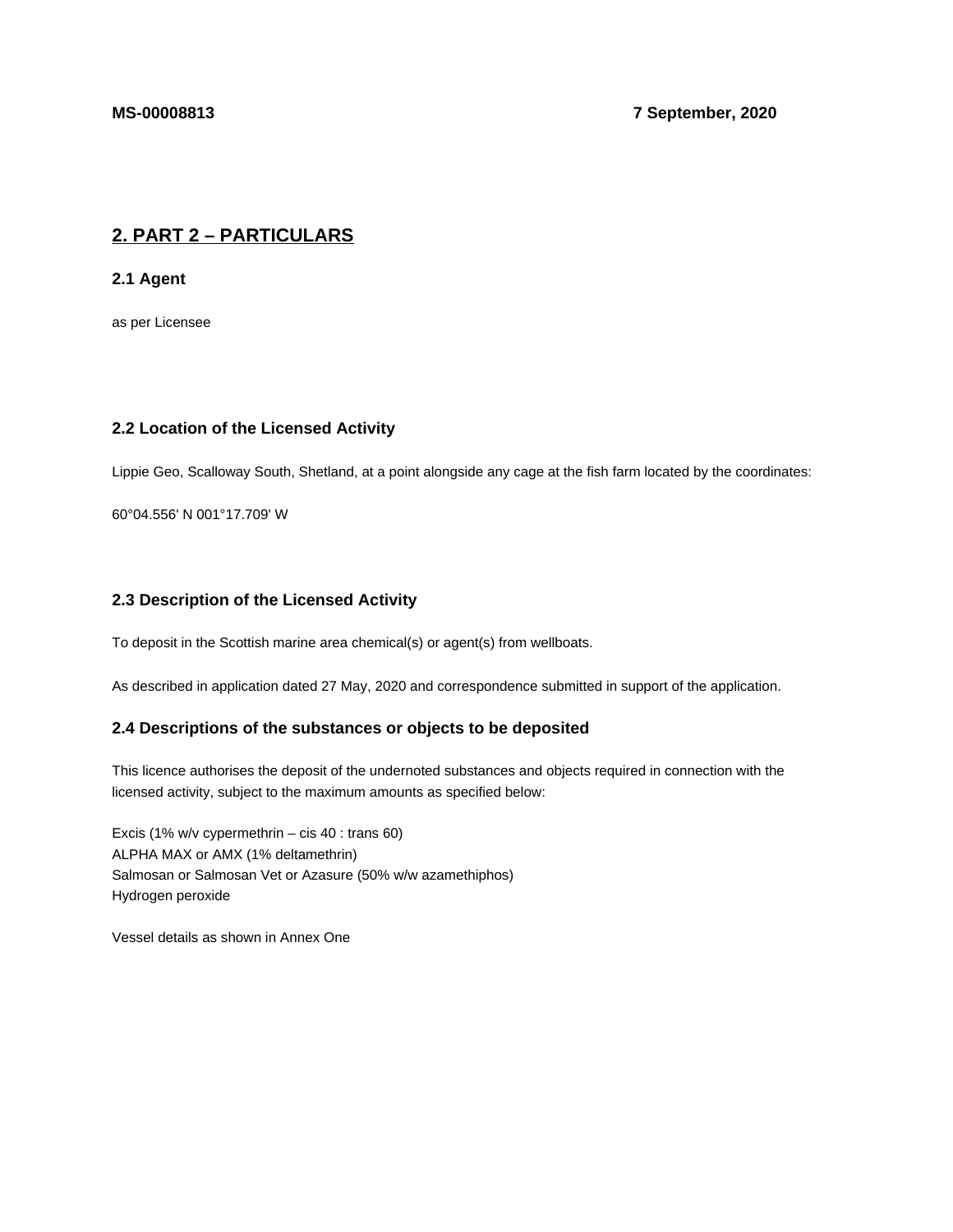# **3. PART 3 – CONDITIONS**

#### **3.1 General Conditions**

3.1.1. The treatment of fish must be carried out in such a way as to minimise the deposit of chemical(s) or agent(s).

3.1.2. "Force majeure" may apply when, due to stress of weather or any other cause, it is necessary to deposit the chemical(s) or agent(s) at a location other than that specified in Part 2 of the Schedule because the safety of human life, or a vessel or vehicle, is threatened. If chemical(s) or agent(s) are deposited in an unauthorised area, full details of the circumstances must be immediately notified to the Licensing Authority (see also Part 1 of the Licence).

3.1.3. Under the authority of this Licence, the deposit of chemical(s) or agent(s) is only permitted if the location described in Part 2, section 2.2 of the Schedule is an operational and stocked fish farm. Furthermore, the said deposit is only permitted in respect of the treatment of fish being reared at the fish farm site at the location described in Part 2, section 2.2 of the Schedule, at the time of deposit.

3.1.4. Only those persons acting on behalf of, and authorised by, the agent or the Licensee shall undertake the deposit activities.

#### **3.2 Prior to the commencement of the Licensed Activity**

3.2.1. The Licensee must notify the Licensing Authority, at least two working days in advance of starting the licensed activity, with the date and time of Commencement of the Licensed Activity undertaken under the authority of this Licence and the product name and quantity of chemical(s) or agent(s) intended for deposit. Details of chemical(s) or agent(s) deposited must also be recorded and reported in accordance with Condition 3.3.5 of the Licence.

3.2.2. The Licensee must provide the Master(s) of the vessel(s) employed to undertake the deposit activities with a copy of the Licence. The Licensee must also ensure that copies of the Licence and all other relevant documents, including the standard operating procedure (dated 06 March 2014) are available for inspection by any authorised Enforcement Officer at:

a) the premises of the Licensee; and

b) on board the vessel(s) employed to undertake the deposit activities.

#### **3.3 During the Licensed Activity**

3.3.1. The Licensee must ensure that no dead fish are deposited to the water environment at any time. Any dead fish must be disposed of above the Mean High Water Springs in an appropriate manner.

3.3.2. The Licensee must ensure that deposits will only be carried out in accordance with the Treatment Procedures (dated 06 March 2014) ) as provided with the application. Marine Scotland - Licensing Operations Team ("MS-LOT")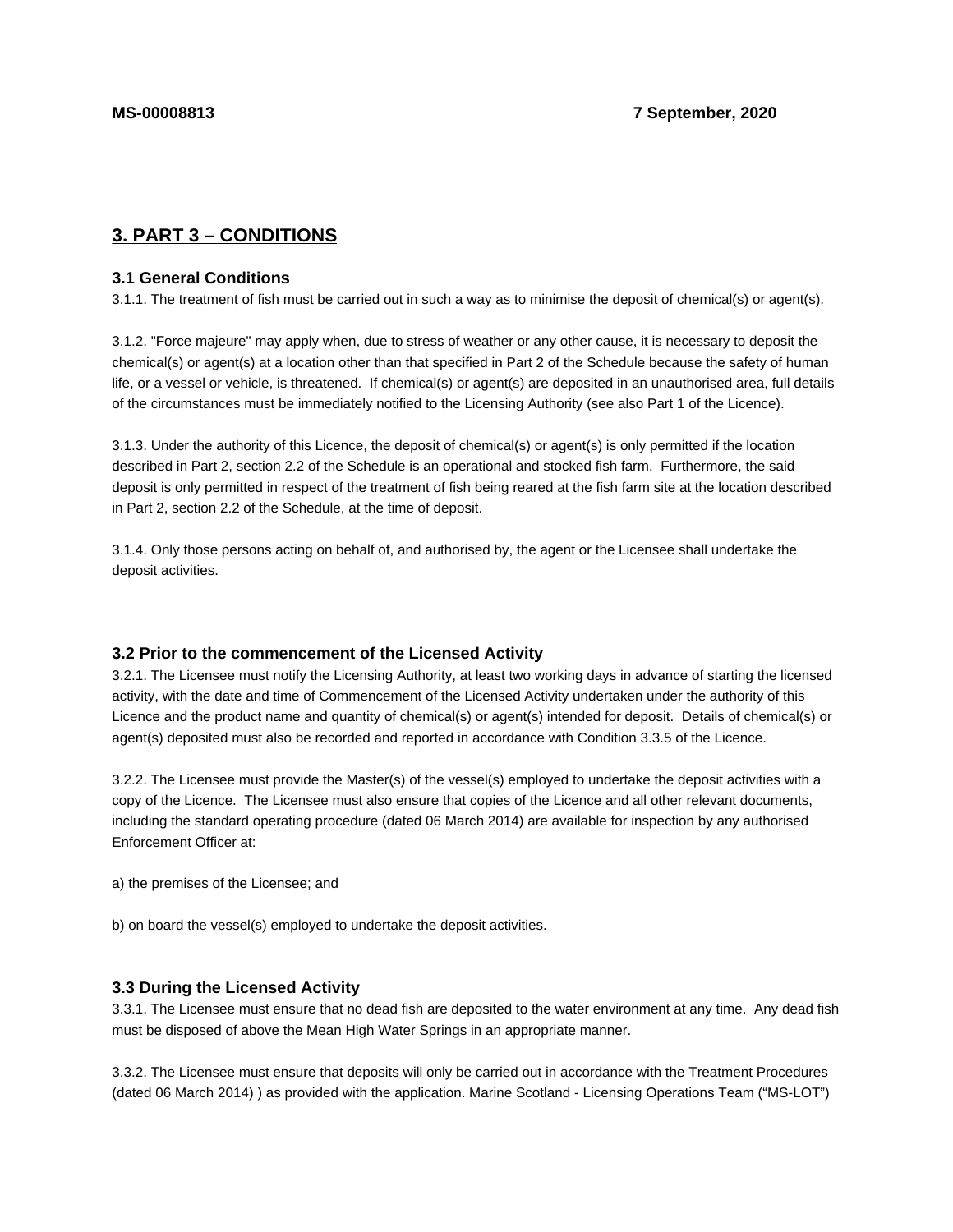must be informed if alterations are made to the treatment procedure. Copies of the treatment procedure must be kept with copies of the Licence.

3.3.3. Only those chemical(s) or agent(s) described in Part 2, section 2.4 of the Schedule (the authorised deposits) shall be deposited under authority of the Licence and all associated tank/hopper washings must be deposited at the location specified in Part 2, section 2.2 of the Schedule.

3.3.4. The method of deposit must be:

Pumped discharge via pipe/hatches from wellboat at a depth of surface to 2 metres below sea surface.

3.3.5. The Licensee must ensure that a log of operations is maintained and kept on board the deposit vessel(s) throughout each deposit activity, and be available for inspection by an authorised Enforcement Officer. The logs must be retained for a period of six calendar months following expiry of the Licence.

For each deposit activity, the following information must be recorded:

a) the name of the vessel;

b) the name of the product and its active ingredient;

c) the quantity (volume) of the product scheduled for deposit;

d) the date, time and position of each deposit activity;

e) the weather, including wind strength and direction, sea and tidal state throughout each deposit activity;

f) the rate of discharge during each deposit activity, if appropriate, and the duration of each deposit activity if the rate of discharge is not constant, the maximum and mean rates of discharge must be indicated);

g) report on each deposit activity, including details of any problems; and an explanation for any delays; and

h) the signature of the Master at the foot of each page of each record.

The above information can be entered on the deposit vessel log of operation form. The Licensee must provide to MS-LOT at three monthly intervals or on request from MS-LOT, a copy of all or any part of the records specified above.

3.3.6. The Licensee must ensure that:

a) subject to condition 3.3.6. b), the total quantity of cypermethrin as contained in the trade product Excis, deposited in any consecutive 3 hour period beginning at the time of the first release of Excis as part of any specific treatment, must not exceed 0.11 grams (this is equivalent to 11 millilitres of Excis).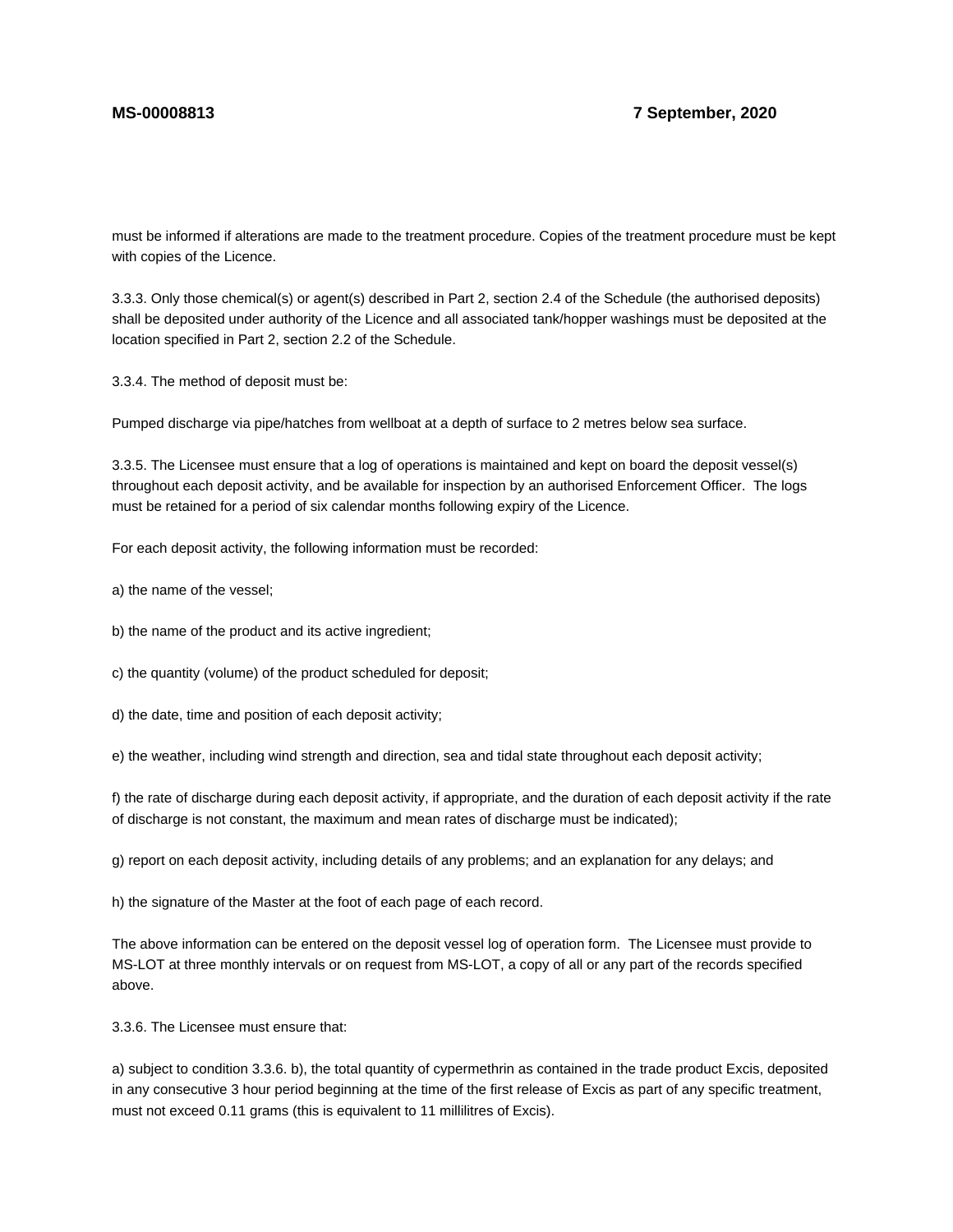b) Cypermethrin, as contained in the trade product Excis, must not be deposited if cypermethrin or deltamethrin, formulated as AMXTM 10mg/ml concentrate solution for fish treatment or as ALPHA MAXTM marketed by Pharmaq AS, has been deposited at the site, from any source, in the previous 3 hours.

3.3.7. The Licensee must ensure that:

a) subject to condition 3.3.7 b), the total quantity of azamethiphos, as contained in the trade product Salmosan or Salmosan Vet or Azasure, deposited in any consecutive 3 hour period beginning at the time of the first release of Salmosan or Salmosan Vet or Azasure as part of any specific treatment, must not exceed 165.8 grams (this is equivalent to 331.6 grams of Salmosan or Salmosan Vet or Azasure). The Licensee must also ensure that the total quantity of azamethiphos, deposited in any consecutive 24 hour period beginning at the time of the first release of Salmosan or Salmosan Vet or Azasure as part of any specific treatment, must not exceed 331.7 grams (this is equivalent to 663.4 grams of Salmosan or Salmosan Vet or Azasure).

b) Azamethiphos, as contained in the trade product Salmosan or Salmosan Vet or Azasure must not be deposited from a vessel simultaneously to any deposit of azamethiphos at the premises.

3.3.8. The Licensee must ensure that:

a) subject to condition 3.3.8. b), the total quantity of deltamethrin, formulated as AMX 10mg/ml concentrate solution for fish treatment or as ALPHA MAX marketed by Pharmaq AS, deposited in any consecutive 3 hour period beginning at the time of the first release of deltamethrin, formulated as AMX 10 mg/ml concentrate solution for fish treatment or as ALPHA MAX marketed by Pharmaq AS, as part of any specific treatment must not exceed 11.3 grams (this is equivalent to 1130 millilitres of AMX or ALPHA MAX).

b) Deltamethrin, formulated as AMX 10mg/ml concentrate solution for fish treatment or as ALPHA MAX marketed by Pharmaq AS, must not be deposited if cypermethrin or deltamethrin, as contained in the trade product Excis, has been deposited at the site, from any source, in the previous 3 hours.

3.3.9. Hydrogen peroxide may be deposited at any time provided its actual use is recorded and reported in accordance with Part 3, section 3.3.5. of this Licence.

3.3.10. In the event of the Licensee becoming aware of any changes to the information on which the issue of the Licence was based, the Licensing Authority must be immediately notified of the details.

3.3.11. The Licensee must ensure that where any of the chemical(s) or agent(s) listed in Condition 3.3.6, 3.3.7 and 3.3.8 are also authorised for deposit to the water environment following bath treatment at the fish holding cages at the site described in Part 2, section 2.2 under an authorisation granted by Scottish Environment Protection Agency then the quantity of that chemical or agent deposited over the time period specified in the relevant condition by the method specified in Condition 3.3.4 and from the cages over the same time period must not exceed the total quantity specified in the relevant condition.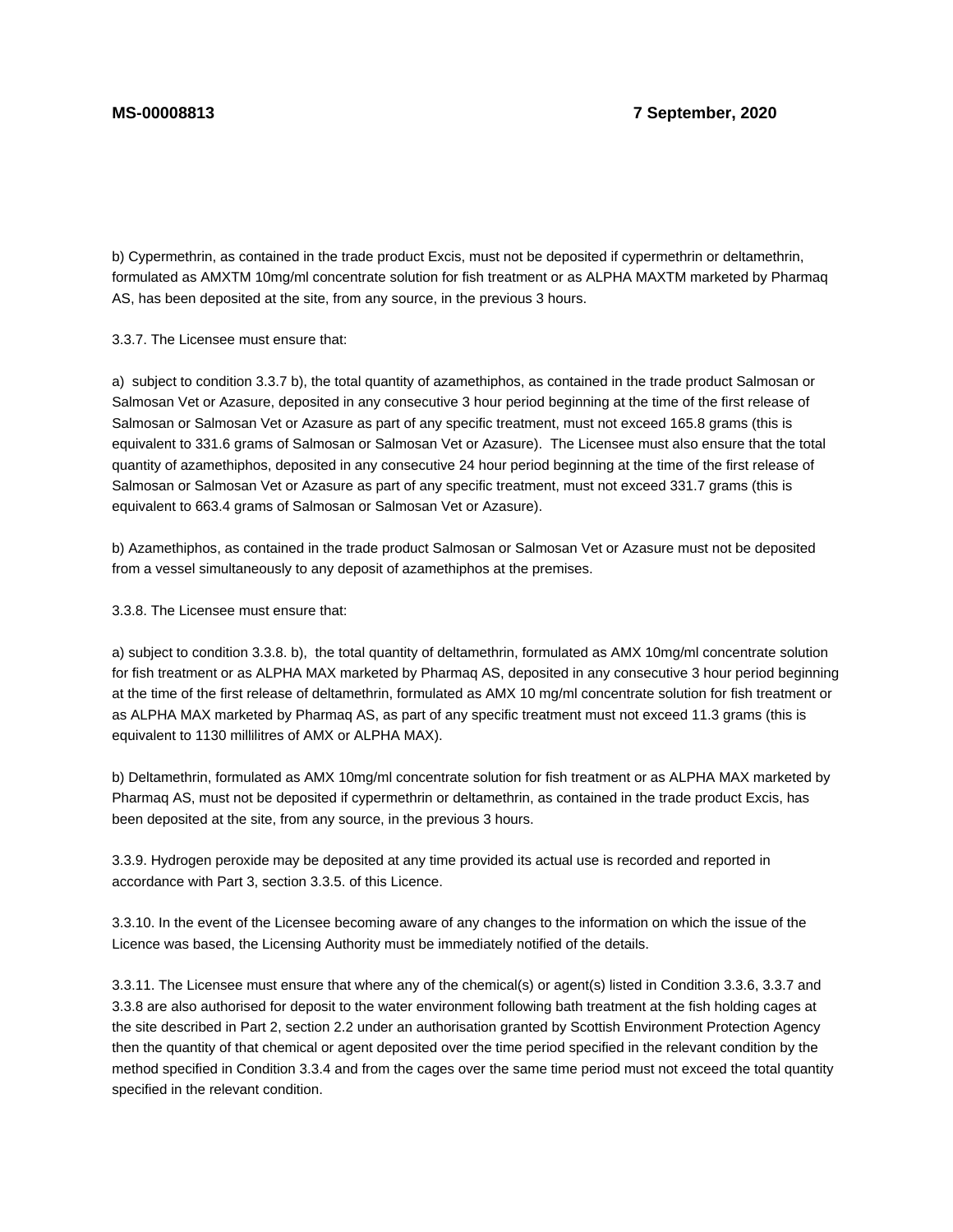3.3.12. The Licensee must ensure that the chemical(s) or agent(s) listed above must only be deposited following treatment of fish within the vessel(s) listed in Part 2, section 2.4.

# **3.4 Upon Completion of the Licensed Activity**

3.4.1. If a new licence is required, the Licensee must make an application at least fourteen weeks before the expiry date of this Licence. This Licence shall not continue in force after the expiry date of 06 September 2023.